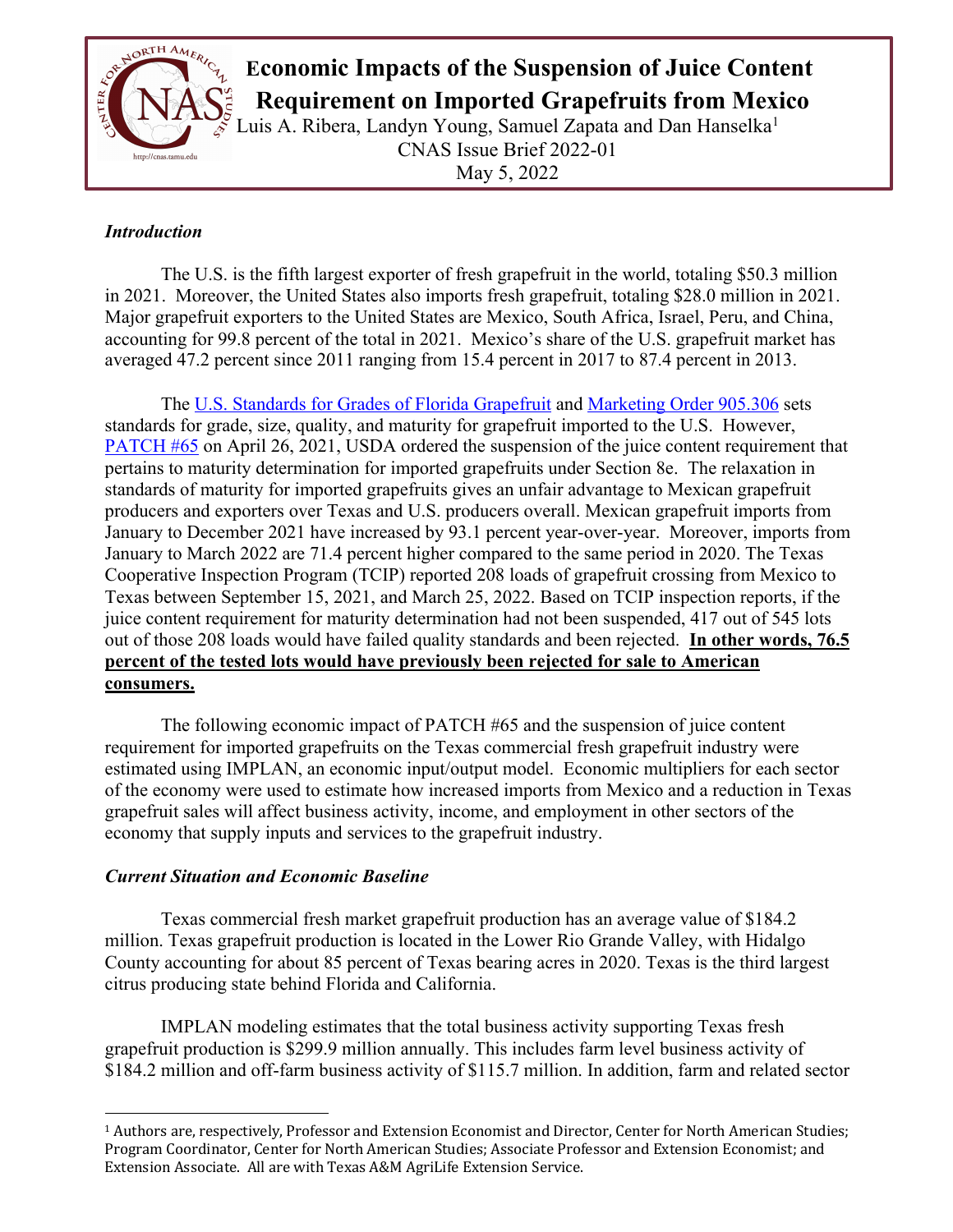value added, or income, generated by grapefruit production is \$136.2 million, while another \$64.1 million is generated off-farm in input supply, transportation, finance, real estate, health care, wholesale/retail trade and the food/beverage industry. The Texas fresh grapefruit industry employs directly or indirectly 4,286 people (Figure 1). Employment used to produce and market the Texas fresh grapefruit crop is estimated to be 3,306 jobs. The balance of employment, or 980 jobs, is located in other sectors including agriculture support activities, 459 jobs; restaurants, food, beverages and retail, 64; health care, 36 jobs; real estate, 26 jobs; wholesale, transport and warehousing, 21 jobs; and business services, 12 jobs (Figure 2). The remaining jobs are spread among numerous sectors.

Significant purchases of goods and services associated with the Texas grapefruit industry are dispersed over many sectors of the economy. Business activity associated with the most important supporting sectors includes agriculture support activities, \$16.7 million; real estate, \$11 million; pesticide and other agricultural chemicals, \$5.2 million; and wholesale, transport and warehousing, \$5.9 million. Health care services at \$8.6 million, food and beverage sales at \$3.2 million, and banking services at \$2.3 million. The remaining business activities are spread among numerous sectors.

### *Potential Economic Impacts of the Suspension of Juice Content Requirement*

Winter storm Uri affected grapefruit production for both 2020/21 and 2021/22 seasons. Grapefruit production for both seasons were 95,500 and 66,469 tons, respectively, well below their historical average of 227,410 tons. Historically, around 56 percent of Texas grapefruit production went into the fresh market, however, due to the winter storm shortage 47.8 percent went into the fresh market in 2021/22 season. Given the Texas grapefruit production shortage, it is assumed that Mexico will cover that shortage with at least their historical U.S. market share of 47.2 percent. Moreover, assuming a \$31/carton or \$1,550/ton and that 76.5 percent of the fresh grapefruit imports from Mexico would have been rejected due to failed quality standards, the Texas grapefruit industry could permanently lose \$51 million from customers that have a bad experience consuming fresh grapefruit.

Therefore, the suspension of juice content requirement for grapefruit imported to the United States is estimated to result in a \$82.9 million annual loss to the Texas fresh grapefruit industry from an increase of Mexican grapefruit imports. Losses in fresh grapefruit sales are estimated to reach \$51 million. These sales losses would be accompanied by an additional loss of \$31.9 million in associated economic activity required to produce and market the crop. A total of 1,203 jobs would no longer be required to support the Texas fresh grapefruit industry. Of these, 928 would be in citrus production and 275 in agriculture services, finance, business, health care, transportation, wholesale/retail trade and food/beverages.

#### *Summary*

The Texas fresh grapefruit industry could experience economic losses of up to \$82.9 million annually due to the suspension of the juice content requirement from Mexican grapefruit imports. In addition, 1,203 jobs would no longer be needed to produce and market the crop. About 275 of these economic and job losses would be off farm in agricultural services, finance, real estate, health care, wholesale/retail trade, transportation and food/beverages.

## *References*

IMPLAN. Input/Output Economic Impact program. Huntersville, NC.